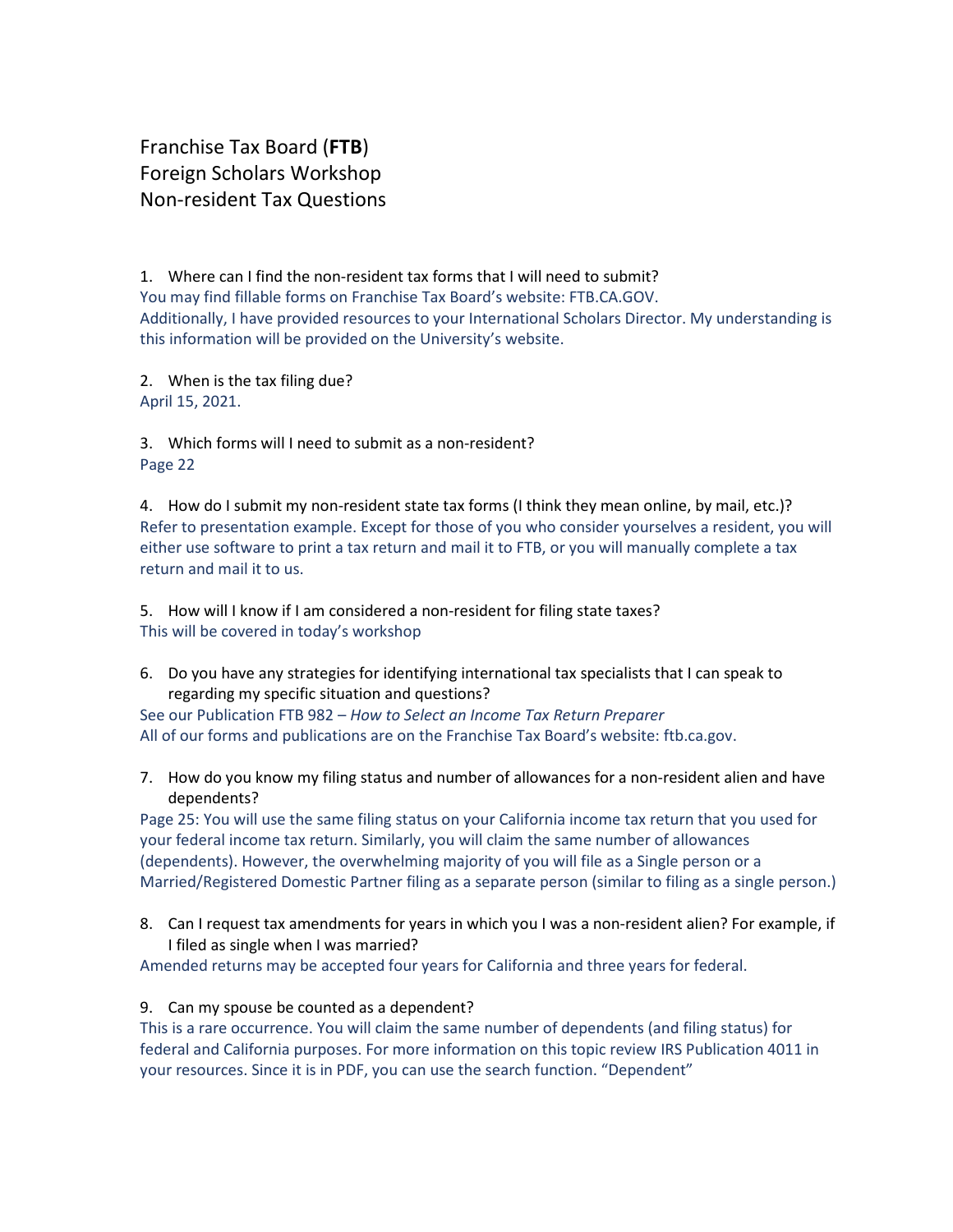10. If I am a non-resident and self-funded (no income earned from the University of California) while I am in the US, am I responsible for filing California State Taxes?

Pages 15 and 16; if you have no **California source income** and your worldwide income is less than the filing requirement, then you do not have to file. Remember money earned from an employer, university, or government outside of California who pays you to study or research in California, is considered California source income.

11. Am I responsible for filing state taxes if I receive a fellowship/stipend from my home country? Page 16: Fellowship, stipend and scholarship are taxable to the extent they exceed tuition and some education expenses, like books. Monies provided for living expenses are taxable.

12. Do non-residents need to report their bank accounts from their home country when filing their state taxes? If so, to what level of detail?

Page 15 – intangible income, like Interest Income, must be reported; other banking information is not necessary

13. Can non-residents and their spouses submit California State Taxes jointly without their ITIN? We can't get ITIN because we are considered as NR for federal tax purpose (ITIN is only issued for federal tax).

Page 25 – This is a filing status question, use the same as federal. See IRS website on who can claim dependents?

14. I transferred from another American university to UCSF in August and have 2, W-2 and 1042-S forms. Are those the only documents I will need to submit my California State Taxes? (Did not specify where the other university is located)

Page 15 – Yes, unless you have other income, for example from your home country.

15. I'm a postdoc with a fellowship. For part of the year I was on a F1-OPT visa and the later part on OPT. I am a Chinese citizen. I know as a trainee and Chinese citizen, I do not have to pay tax earned from a fellowship. Does that apply to the first half the year when I was on an F1-OPT visa?

Page 16 & 17 – California does not consider immigration status in determining taxability of fellowship income. If the fellowship is sourced in California, it will be taxed. You will report the federal amount on the California Adjustments Schedule, per instructions. Then add the fellowship income as if you were a CA resident so that the entire amount of it has been reported. In column E of this schedule you will report the amount that was CA source income.

16. How does it work when your country has a tax treaty but you denied the exemption from withholding taxes? (Netherlands specifically) (I am assuming they want to know how to proceed with filing)

Page 4 – File a return to file a claim for your refund. Page 17 – No CA Treaty

17. Is my Scholarship taxable?

Page 16 – Scholars pursuing a degree report taxable income in EXCESS of tuition and school expenses.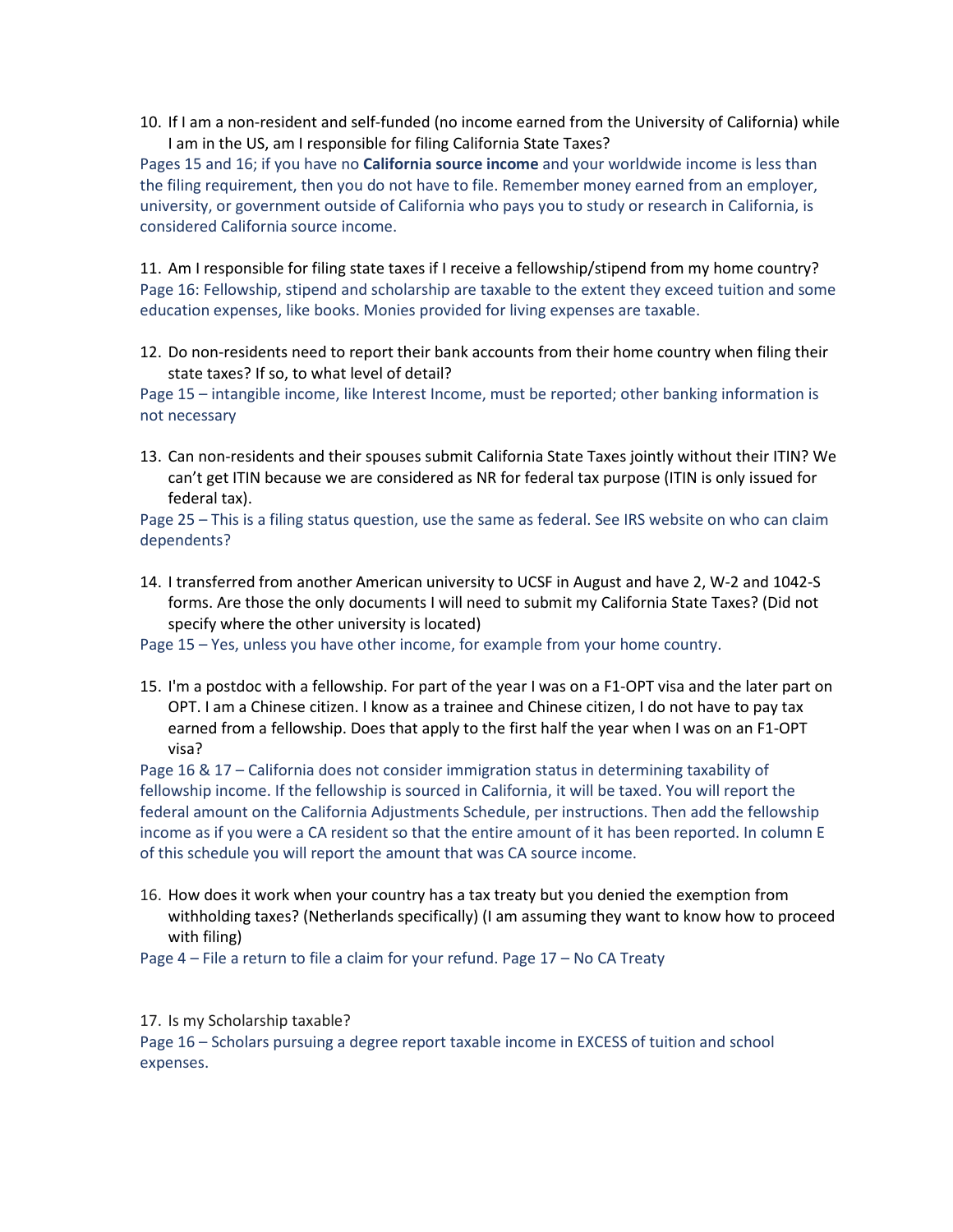18. "As a foreign Postdoctoral Scholar employee (paid direct) who is likely to be in the US for a year or two, do I count as a resident or non-resident for California state tax purposes?"

Page 11 – If you can provide satisfactory evidence that you are in CA for temporary and transitory purposes, and you are domiciled in another state or country, you will be a nonresident. Also, see **page 15**, it does not matter who is paying you or where the address of the payer is, you are working in CA and the income will be considered CA sourced.

19. "If considered a resident and I'm exempt from federal tax due to a tax treaty, do I need to fill out form 540 rather than 540 2EZ?"

Page 20 – If you have tax treaty you will use the form 540 or 540NR; the long form is necessary to show the difference between what was reported for federal purposes and CA. In this case even though you may not be required to file a federal return, you will report federal numbers on the CA form. Depending upon whether you consider yourself a resident or nonresident will determine which CA form to use.

20. How do I know if I have done my return correctly? Once you've filed your return FTB will review it. If there are mathematical errors, we will correct them. If you consider your CA resident status and you follow the example I am confident you will have filed your return correctly.

21. I am filing as a part year resident and I would like more information. Refer to the presentation example tax forms. It is a nonresident part-year resident tax return. Also see resources provided.

22. Can we get refunds for school supplies like laptops and books? To answer your question literally, no. There are no refunds or government reimbursement programs from the Franchise Tax Board for such items.

23. Can we get refunds for donations? If so, which one can we get back from which tax? I mean, should we list it in the federal or the CA taxes?

As I discussed in the example, for nonresidents charitable donations are allowable deductions that are reportable on Schedule CA NR; for residents you would report them on Schedule CA. For CA purposes taxpayers may deduct the larger of itemized deductions or the standard deduction. The example presentation Nonresident Tax Forms is posted on line.

24. If I'm not a CA resident, but attend UC Berkeley and worked/earned income in another state for an internship, do we put our gross income (box 16 in W2) in "CA Amounts--CA sourced income" in Column E in the Schedule 540NR? Or do we put 0 because the income wasn't earned in the state of CA?

If you earned income from an internship outside California, the amount from box 16 would be included in column D, total income as if you were a California resident. It would not be included in column E, California source income. In order for this to be correct, you would have had to physically work in the other state. The assumption is that this internship occurred while you were on break from any studies or research while you were in California. You must consider whether or not the other state requires you to file and pay taxes.